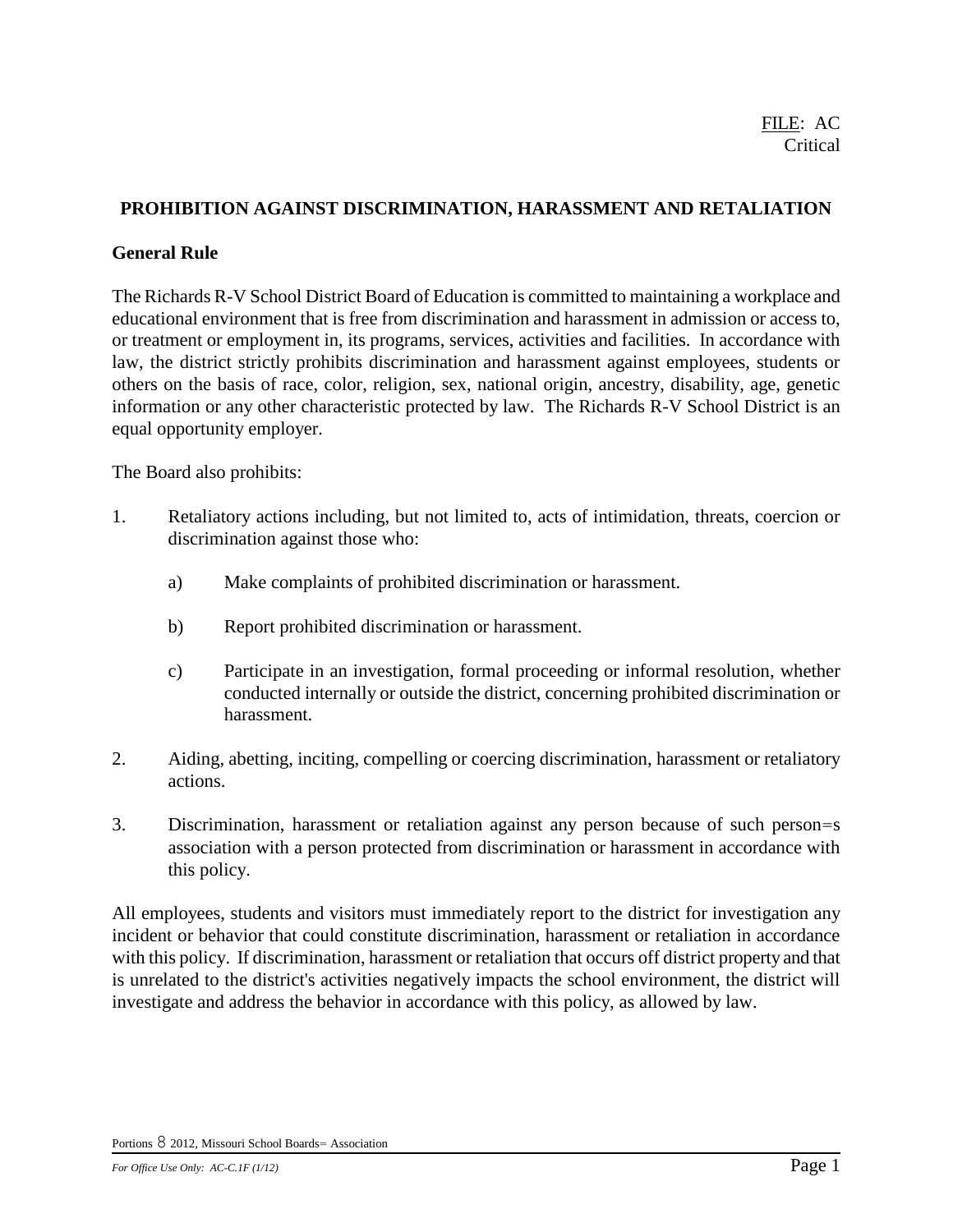## **Additional Prohibited Behavior**

Behavior that is not unlawful or does not rise to the level of illegal discrimination, harassment or retaliation might still be unacceptable for the workplace or the educational environment. Demeaning or otherwise harmful actions are prohibited, particularly if directed at personal characteristics including, but not limited to, socioeconomic level, sexual orientation or perceived sexual orientation.

# **Boy Scouts of America Equal Access Act**

As required by law, the district will provide equal access to district facilities and related benefits and services and will not discriminate against any group officially affiliated with the Boy Scouts of America, the Girl Scouts of the United States of America or any other youth group designated in applicable federal law.

# **Interim Measures**

When a report is made or the district otherwise learns of potential discrimination, harassment or retaliation, the district will take immediate action to protect the alleged victim, including implementing interim measures. For example, the district may alter a class seating arrangement, provide additional supervision for a student or suspend an employee pending an investigation. The district will take immediate steps to prevent retaliation against the alleged victim, any person associated with the alleged victim, or any witnesses or participants in the investigation. These steps may include, but are not limited to, notifying students, employees and others that they are protected from retaliation, ensuring that they know how to report future complaints, and initiating follow-up contact with the complainant to determine if any additional acts of discrimination, harassment or retaliation have occurred.

## **Consequences and Remedies**

If the district determines that discrimination, harassment or retaliation have occurred, the district will take prompt, effective and appropriate action to address the behavior, prevent its recurrence and remedy its effects.

Employees who violate this policy will be disciplined, up to and including employment termination. Students who violate this policy will be disciplined, which may include suspension or expulsion. Patrons, contractors, visitors or others who violate this policy may be prohibited from school grounds or otherwise restricted while on school grounds. The superintendent or designee will contact law enforcement or seek a court order to enforce this policy when necessary or when actions may constitute criminal behavior.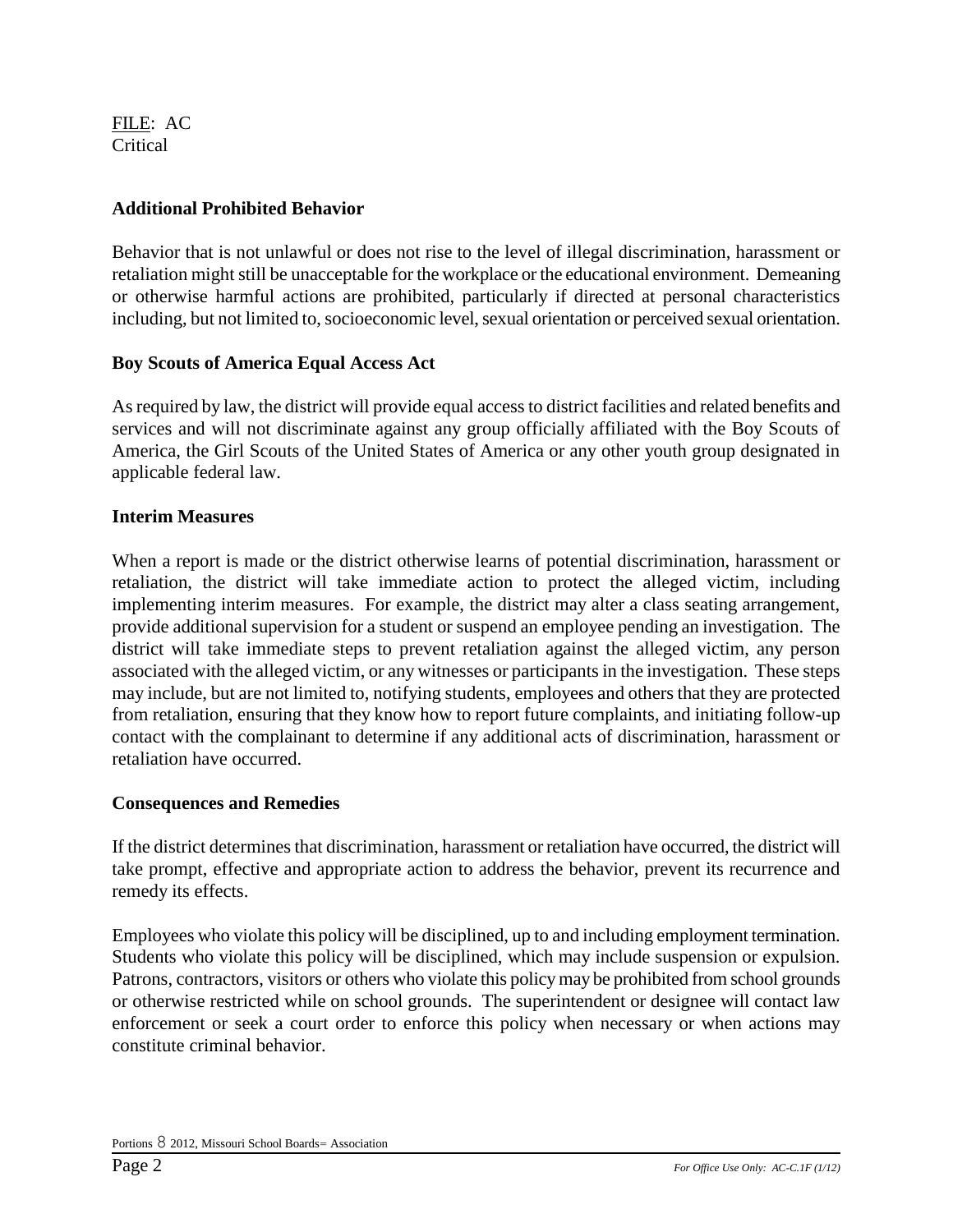Students, employees and others will not be disciplined for speech in circumstances where it is protected by law.

In accordance with law and district policy, any person suspected of abusing or neglecting a child will be reported to the Children=s Division (CD) of the Department of Social Services.

Remedies provided by the district will attempt to minimize the burden on the victim. Such remedies may include, but are not limited to: providing additional resources such as counseling, providing access to community services, assisting the victim in filing criminal charges when applicable, moving the perpetrator to a different class or school, providing an escort between classes, or allowing the victim to retake or withdraw from a class. The district may provide additional training to students and employees, make periodic assessments to make sure behavior complies with district policy, or perform a climate check to assess the environment in the district.

# **Definitions**

*Compliance Officer* B The individual responsible for implementing this policy, including the acting compliance officer when he or she is performing duties of the compliance officer.

*Discrimination* B Conferring benefits upon, refusing or denying benefits to, or providing differential treatment to a person or class of persons in violation of law based on race, color, religion, sex, national origin, ancestry, disability, age, genetic information or any other characteristic protected by law, or based on a belief that such a characteristic exists.

*Grievance* B A verbal or written report (also known as a complaint) of discrimination, harassment or retaliation made to the compliance officer.

*Harassment* B A form of discrimination, as defined above, that occurs when the school or work environment becomes permeated with intimidation, ridicule or insult that is sufficiently severe or pervasive enough that it unreasonably alters the employment or educational environment.

Behaviors that could constitute illegal harassment include, but are not limited to, the following acts if based on race, color, religion, sex, national origin, ancestry, disability, age, genetic information or any other characteristic protected by law or based on a belief that such a characteristic exists: graffiti; display of written material, pictures or electronic images; name calling, teasing or taunting; insults, derogatory remarks or slurs; jokes; gestures; threatening, intimidating or hostile acts; physical acts of aggression, assault or violence; theft; or damage to property.

*Sexual Harassment* B A form of discrimination, as defined above, on the basis of sex. Sexual harassment is unwelcome conduct that occurs when a) benefits or decisions are implicitly or explicitly conditioned upon submission to, or punishment is applied for refusing to comply with,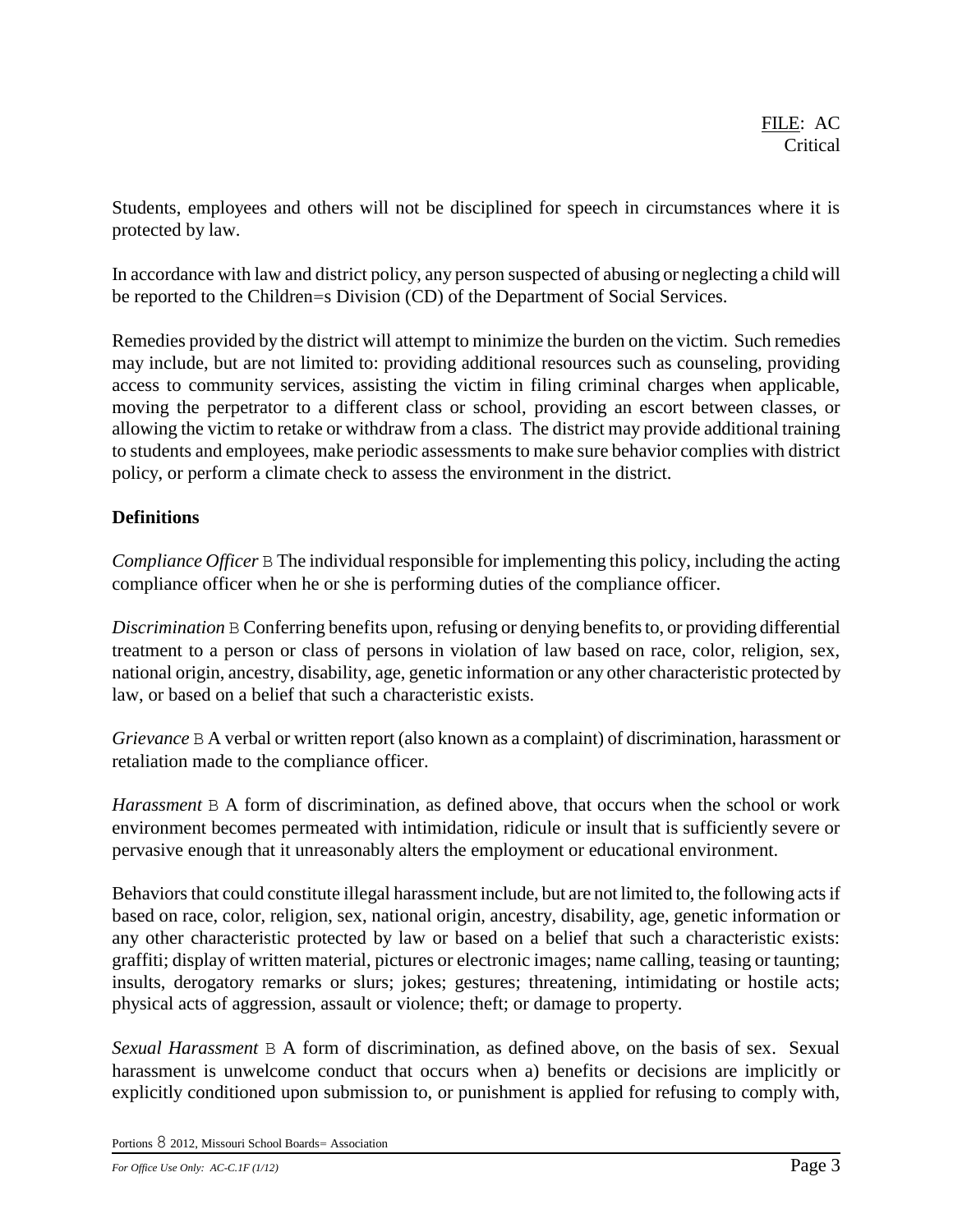unwelcome sexual advances, requests for sexual favors or conduct of a sexual nature; or b) the school or work environment becomes permeated with intimidation, ridicule or insult that is based on sex or is sexual in nature and that is sufficiently severe or pervasive enough to alter the conditions of participation in the district=s programs and activities or the conditions of employment. Sexual harassment may occur between members of the same or opposite sex. The district presumes a student cannot consent to behavior of a sexual nature with an adult regardless of the circumstance.

Behaviors that could constitute sexual harassment include, but are not limited to:

- 1. Sexual advances and requests or pressure of any kind for sexual favors, activities or contact.
- 2. Conditioning grades, promotions, rewards or privileges on submission to sexual favors, activities or contact.
- 3. Punishing or reprimanding persons who refuse to comply with sexual requests, activities or contact.
- 4. Graffiti, name calling, slurs, jokes, gestures or communications of a sexual nature or based on sex.
- 5. Physical contact or touching of a sexual nature, including touching of intimate parts and sexually motivated or inappropriate patting, pinching or rubbing.
- 6. Comments about an individual's body, sexual activity or sexual attractiveness.
- 7. Physical sexual acts of aggression, assault or violence, including criminal offenses (such as rape, sexual assault or battery, and sexually motivated stalking) against a person's will or when a person is not capable of giving consent due to the person's age, intellectual disability or use of drugs or alcohol.
- 8. Gender-based harassment and acts of verbal, nonverbal, written, graphic or physical conduct based on sex or sex stereotyping, but not involving conduct of a sexual nature.

*Working Days* B Days on which the district's business offices are open.

#### **Compliance Officer**

The Board designates the following individual to act as the district=s compliance officer:

(Title) (Address)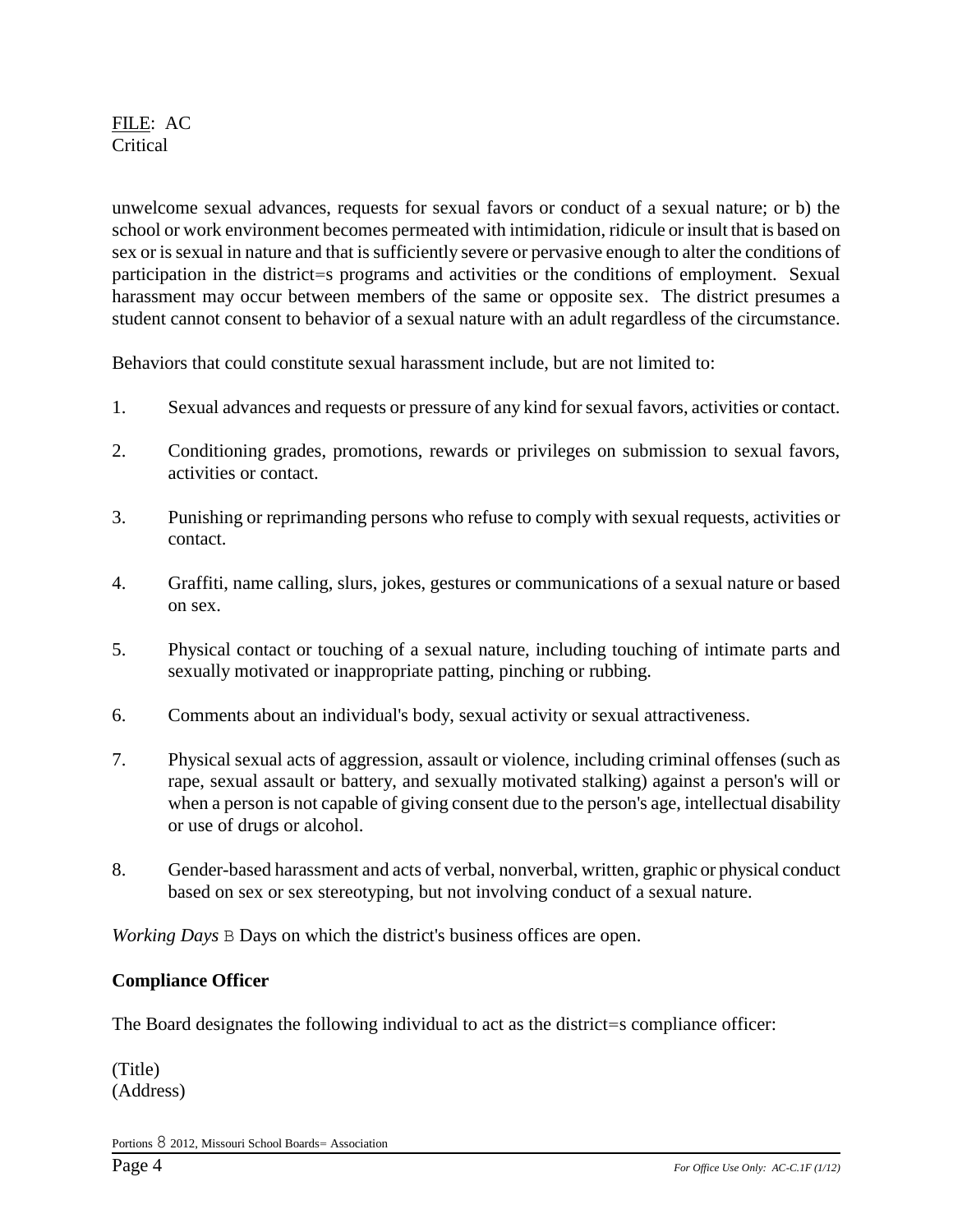(Phone) (Fax) (TDD/TTY, if available) (E-mail)

In the event the compliance officer is unavailable or is the subject of a report that would otherwise be made to the compliance officer, reports should instead be directed to the acting compliance officer:

(Title) (Address) (Phone) (Fax) (TDD/TTY, if available) (E-mail)

The compliance officer or acting compliance officer will:

- 1. Coordinate district compliance with this policy and the law.
- 2. Receive all grievances regarding discrimination, harassment and retaliation in the Richards R-V School District.
- 3. Serve as the district=s designated Title IX, Section 504 and Americans with Disabilities Act (ADA) coordinator, as well as the contact person for compliance with other discrimination laws.
- 4. Investigate or assign persons to investigate grievances; monitor the status of grievances to ensure that additional discrimination, harassment and retaliation do not occur; and recommend consequences.
- 5. Review all evidence brought in disciplinary matters to determine whether additional remedies are available, such as separating students in the school environment.
- 6. Determine whether district employees with knowledge of discrimination, harassment or retaliation failed to carry out their reporting duties and recommend disciplinary action, if necessary.
- 7. Communicate regularly with the district's law enforcement unit to determine whether any reported crimes constitute potential discrimination, harassment or retaliation.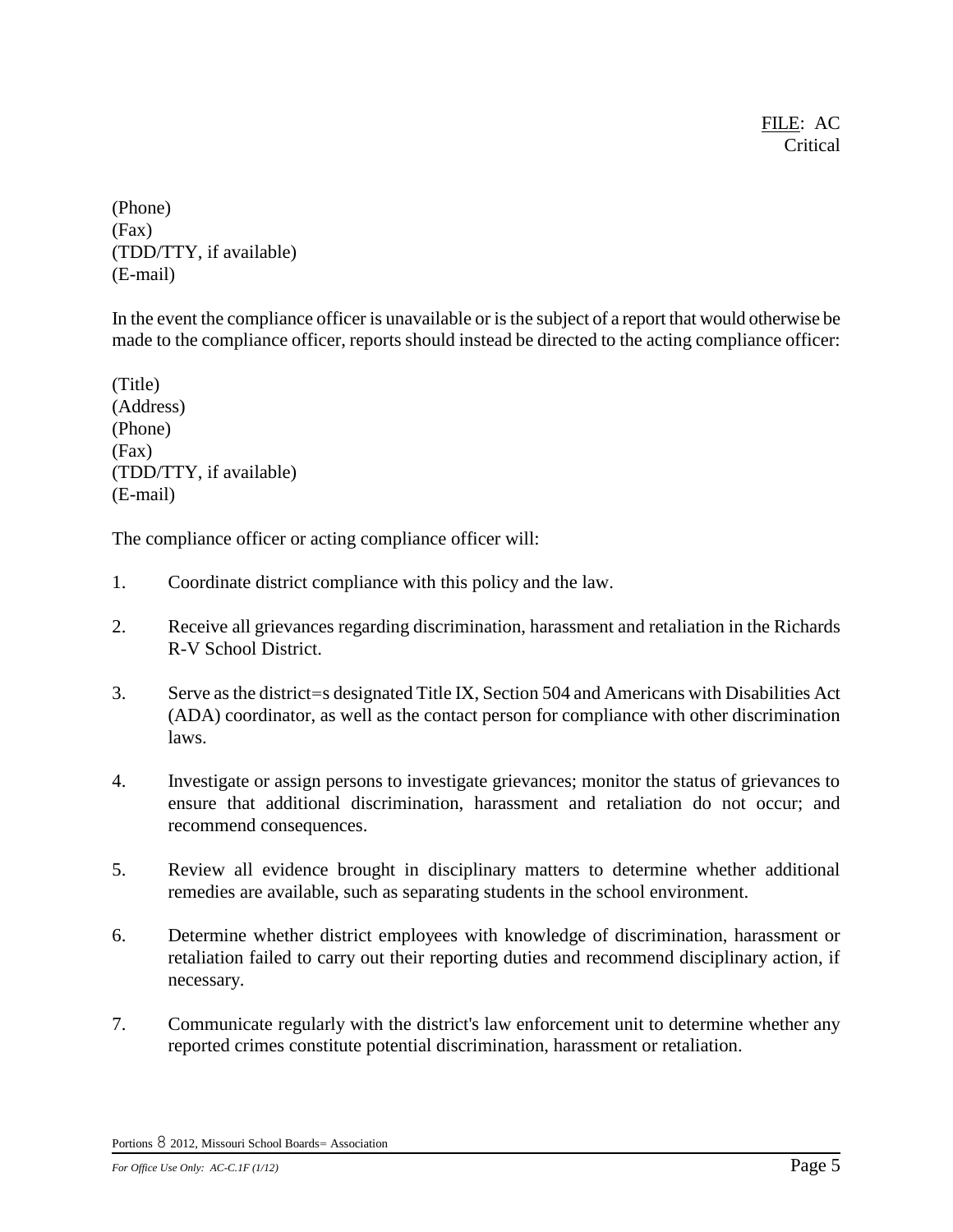- 8. Oversee discrimination, harassment or retaliation grievances, including identifying and addressing any patterns or systemic problems and reporting such problems and patterns to the superintendent or the Board.
- 9. Seek legal advice when necessary to enforce this policy.
- 10. Report to the superintendent and the Board aggregate information regarding the number and frequency of grievances and compliance with this policy.
- 11. Make recommendations regarding changing this policy or the implementation of this policy.
- 12. Coordinate and institute training programs for district staff and supervisors as necessary to meet the goals of this policy, including instruction in recognizing behavior that constitutes discrimination, harassment and retaliation.
- 13. Perform other duties as assigned by the superintendent.

#### **Public Notice**

The superintendent or designee will continuously publicize the district=s policy prohibiting discrimination, harassment and retaliation and disseminate information on how to report discrimination, harassment and retaliation. Notification of the district's policy will be posted in a public area of each building used for instruction or employment or open to the public. Information will also be distributed annually to employees, parents/guardians and students as well as to newly enrolled students and newly hired employees. District bulletins, catalogs, application forms, recruitment material and the district=s website will include a statement that the Richards R-V School District does not discriminate in its programs, services, activities, facilities or with regard to employment. The district will provide information in alternative formats when necessary to accommodate persons with disabilities.

## **Reporting**

Students, employees and others may attempt to resolve minor issues by addressing concerns directly to the person alleged to have violated this policy, but they are not expected or required to do so. Any attempts to voluntarily resolve a grievance will not delay the investigation once a report has been made to the district.

Unless the concern is otherwise voluntarily resolved, all persons must report incidents that might constitute discrimination, harassment or retaliation directly to the compliance officer or acting compliance officer. All district employees will instruct all persons seeking to make a grievance to communicate directly with the compliance officer. Even if the potential victim of discrimination,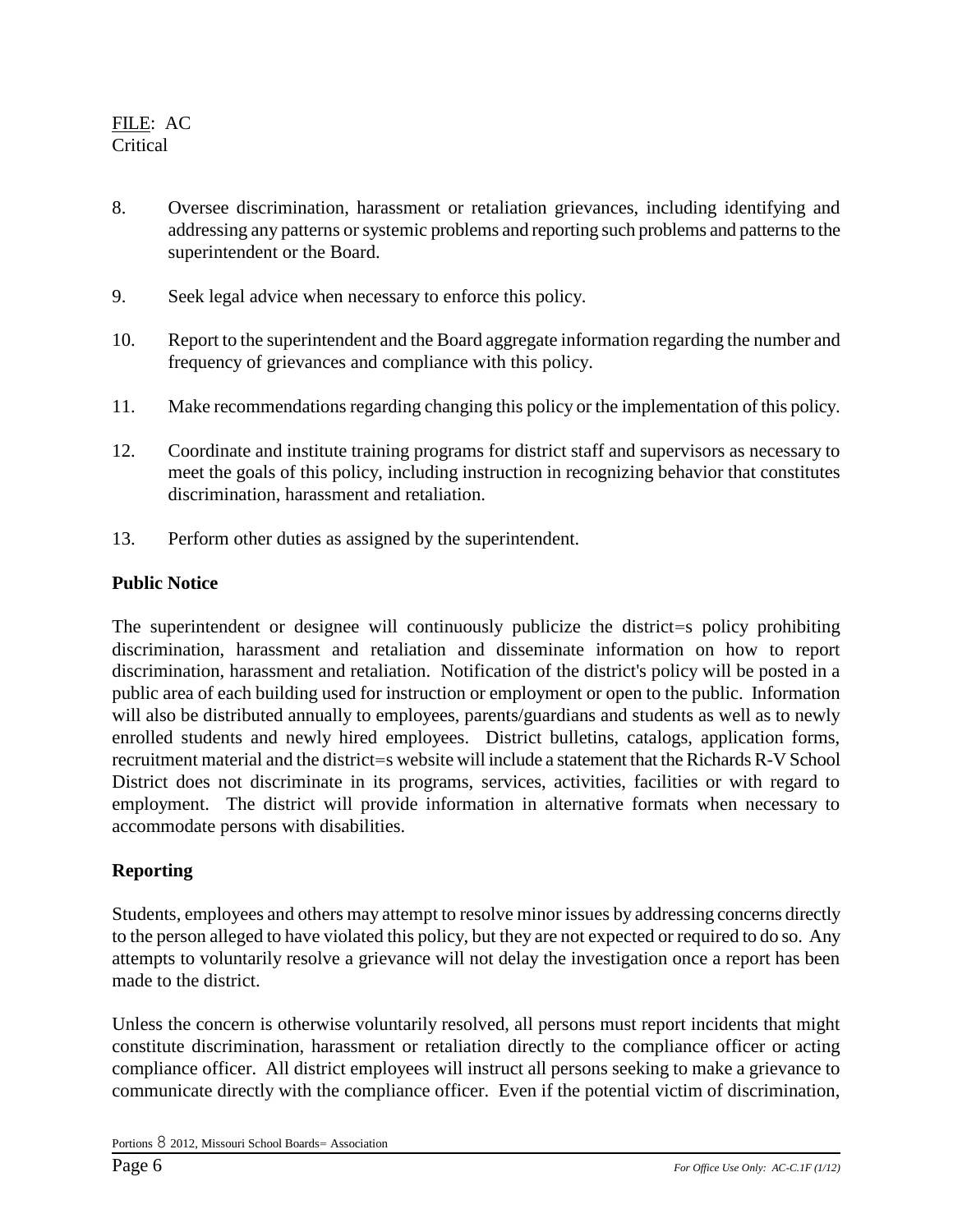harassment or retaliation does not file a grievance, district employees are required to report to the compliance officer any observations, rumors or other information regarding actions prohibited by this policy. If a verbal grievance is made, the person will be asked to submit a written complaint to the compliance officer or acting compliance officer. If a person refuses or is unable to submit a written complaint, the compliance officer will summarize the verbal complaint in writing. A grievance is not needed for the district to take action upon finding a violation of law, district policy or district expectations.

Even if a grievance is not directly filed, if the compliance officer otherwise learns about possible discrimination, harassment or retaliation, including violence, the district will conduct a prompt, impartial, adequate, reliable and thorough investigation to determine whether unlawful conduct occurred and will implement the appropriate interim measures if necessary.

## **Student-on-Student Harassment**

Building-level administrators are in a unique position to identify and address discrimination, harassment and retaliation between students, particularly when behaviors are reported through the normal disciplinary process and not through a grievance. The administrator has the ability to immediately discipline a student for prohibited behavior in accordance with the district=s discipline policy. The administrator will report all incidents of discrimination, harassment and retaliation to the compliance officer and will direct the parent/guardian and student to the compliance officer for further assistance. The compliance officer may determine that the incident has been appropriately addressed or recommend additional action. When a grievance is filed, the investigation and complaint process detailed below will be used.

# **Investigation**

The district will immediately investigate all grievances. All persons are required to cooperate fully in the investigation. The district compliance officer or other designated investigator may utilize an attorney or other professionals to conduct the investigation.

In determining whether alleged conduct constitutes discrimination, harassment or retaliation, the district will consider the surrounding circumstances, the nature of the behavior, the relationships between the parties involved, past incidents, the context in which the alleged incidents occurred and all other relevant information. Whether a particular action or incident constitutes a violation of this policy requires a determination based on all of the facts and surrounding circumstances. If, after investigation, school officials determine that it is more likely than not (the preponderance of the evidence standard) that discrimination, harassment or other prohibited behavior has occurred, the district will take immediate corrective action.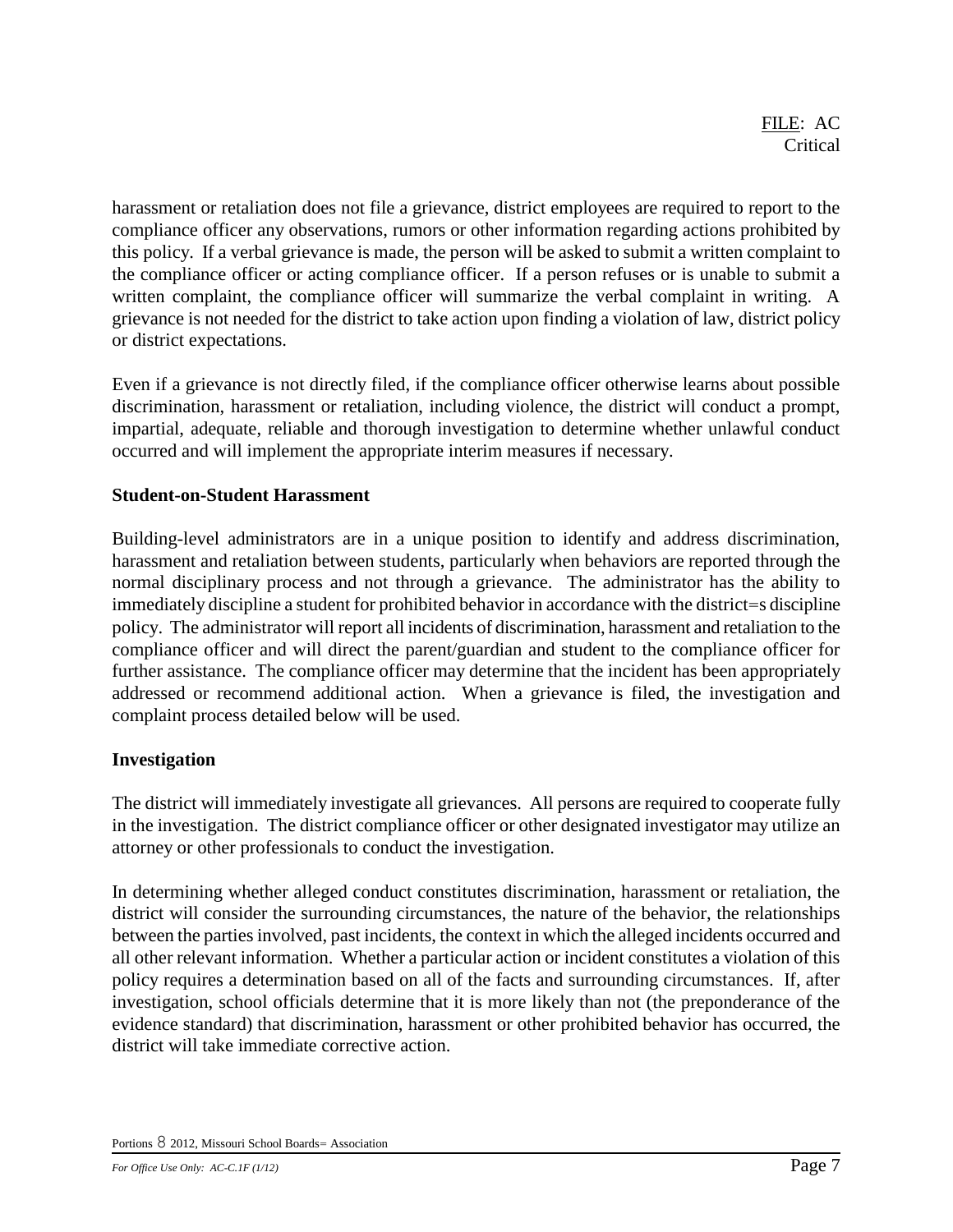#### **Grievance Process Overview**

- 1. If a person designated to hear a grievance or appeal is the subject of the grievance, the compliance officer may designate an alternative person to hear the grievance, or the next highest step in the grievance process will be used. For example, if the grievance involves the superintendent, the compliance officer may designate someone outside the district to hear the grievance in lieu of the superintendent, or the grievance may be heard directly by the Board.
- 2. An extension of the investigation and reporting deadlines may be warranted if extenuating circumstances exist as determined by the district's compliance officer. The person filing the complaint will be notified when deadlines are extended. If more than twice the allotted time has expired without a response, the appeal may be taken to the next level.
- 3. Failure of the person filing the grievance to appeal within the timelines given will be considered acceptance of the findings and remedial action taken.
- 4. The district will investigate all grievances, even if an outside enforcing agency such as the Office for Civil Rights, law enforcement or the CD is also investigating a complaint arising from the same circumstances.
- 5. The district will only share information regarding an individually identifiable student or employee with the person filing the grievance or other persons if allowed by law and in accordance with Board policy.
- 6. Upon receiving a grievance, district administrators or supervisors, after consultation with the compliance officer, will implement interim measures as described in this policy if necessary to prevent further potential discrimination, harassment or retaliation during the pending investigation.

## **Grievance Process**

1. Level I B A grievance is filed with the district's compliance officer. The compliance officer may, at his or her discretion, assign a school principal or other appropriate supervisor to conduct the investigation when appropriate.

Regardless of who investigates the grievance, an investigation will commence immediately, but no later than five working days after the compliance officer receives the grievance. The compliance officer or designee shall conduct a prompt, impartial, adequate, reliable and thorough investigation, including the opportunity for the person filing the grievance and other parties involved to identify witnesses and provide information and other evidence. The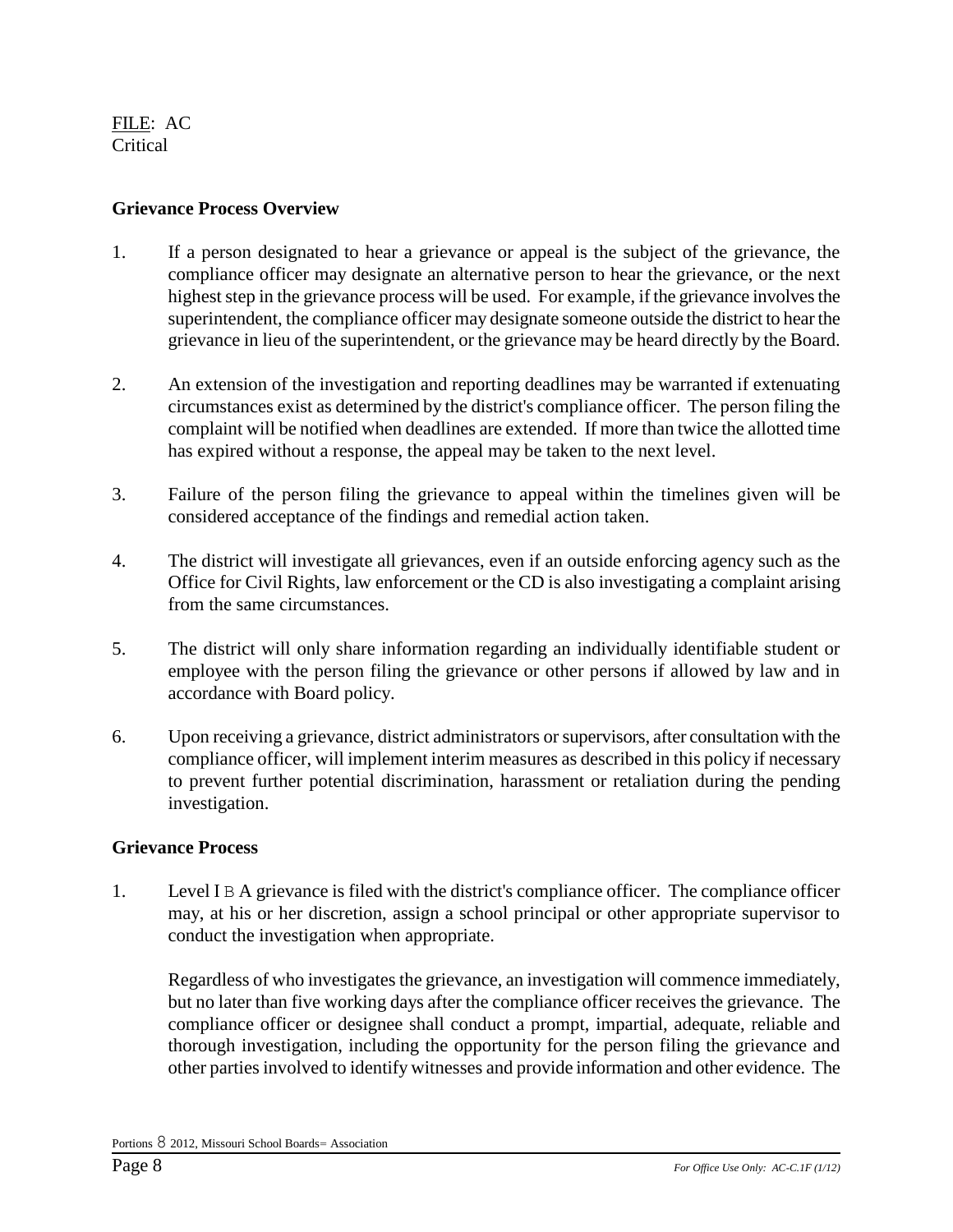compliance officer or designee will evaluate all relevant information and documentation relating to the grievance.

Within 30 working days of receiving the grievance, the compliance officer will complete a written report that summarizes the facts and makes conclusions on whether the facts constitute a violation of this policy based on the appropriate legal standards. If a violation of this policy is found, the compliance officer will recommend corrective action to the superintendent to address the discrimination, harassment or retaliation; prevent recurrence; and remedy its effects. If someone other than the compliance officer conducts the investigation, the compliance officer or acting compliance officer will review and sign the report. The person who filed the grievance, the victim if someone other than the victim filed the grievance, and any alleged perpetrator will be notified in writing, within five working days of the completion of the report, in accordance with law and district policy, regarding whether the district's compliance officer or designee determined that district policy was violated.

2. Level II B Within five working days after receiving the Level I decision, the person filing the grievance, the victim if someone other than the victim filed the grievance, or any alleged perpetrator may appeal the compliance officer=s decision to the superintendent by notifying the superintendent in writing. The superintendent may, at his or her discretion, designate another person (other than the compliance officer) to review the matter when appropriate.

Within ten working days, the superintendent will complete a written decision on the appeal, stating whether a violation of this policy is found and, if so, stating what corrective actions will be implemented. If someone other than the superintendent conducts the appeal, the superintendent will review and sign the report before it is given to the person appealing. A copy of the appeal and decision will be given to the compliance officer or acting compliance officer. The person who initially filed the grievance, the victim if someone other than the victim filed the grievance, and any alleged perpetrator will be notified in writing, within five working days of the superintendent's decision, regarding whether the superintendent or designee determined that district policy was violated.

3. Level III B Within five working days after receiving the Level II decision, the person filing the grievance, the victim if someone other than the victim filed the grievance, or any alleged perpetrator may appeal the superintendent=s decision to the Board by notifying the Board secretary in writing. The person filing the grievance and the alleged perpetrator will be allowed to address the Board, and the Board may call for the presence of such other persons deemed necessary. The Board will issue a decision within 30 working days for implementation by the administration. The Board secretary will give the compliance officer or acting compliance officer a copy of the appeal and decision. The person who filed the grievance, the victim if someone other than the victim filed the grievance, and the alleged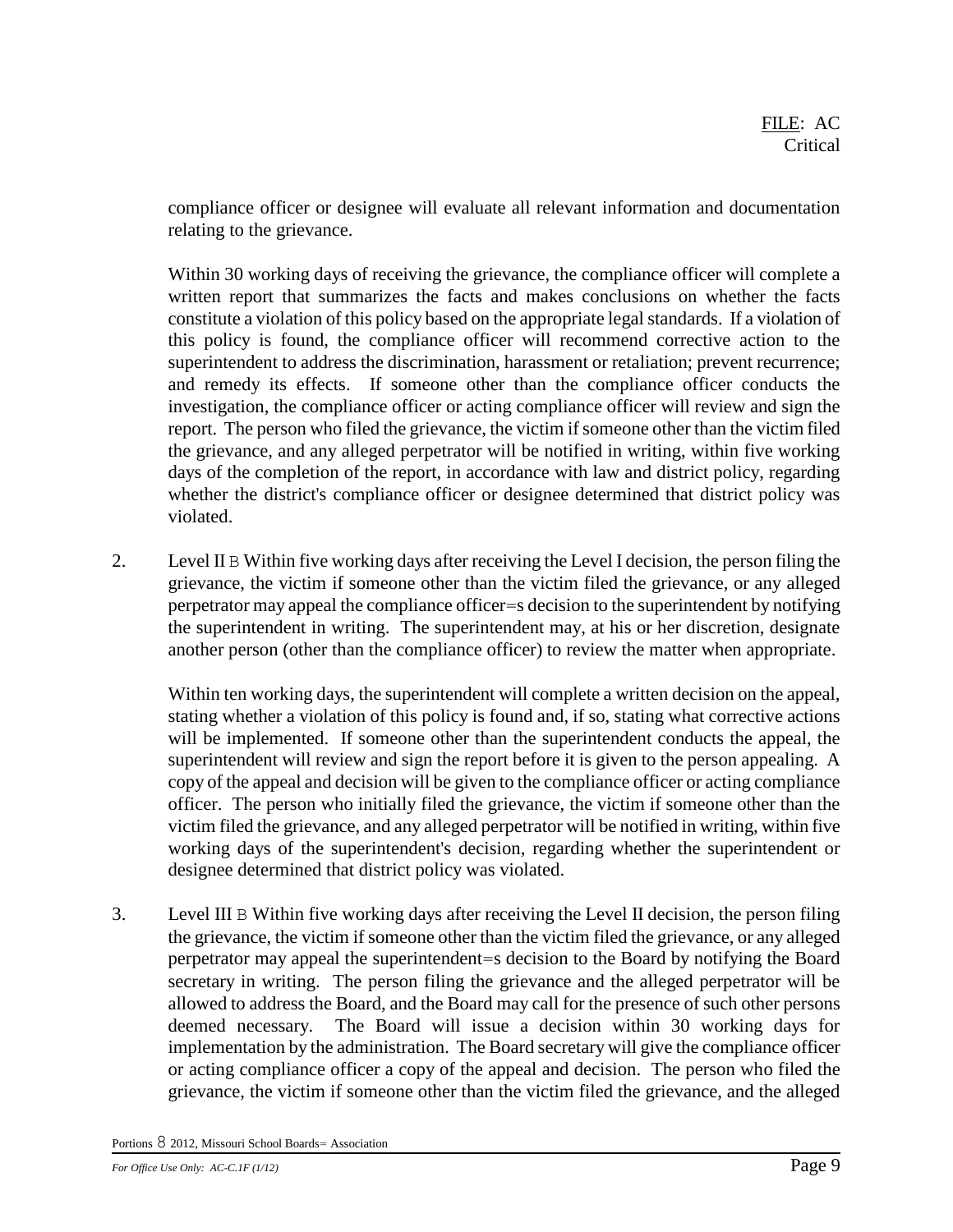> perpetrator will be notified in writing, within five working days of the Board's decision, in accordance with law and district policy, regarding whether the Board determined that district policy was violated. The decision of the Board is final.

# **Confidentiality and Records**

To the extent permitted by law and in accordance with Board policy, the district will keep confidential the identity of the person filing a grievance and any grievance or other document that is generated or received pertaining to grievances. Information may be disclosed if necessary to further the investigation, appeal or resolution of a grievance, or if necessary to carry out disciplinary measures. The district will disclose information to the district=s attorney, law enforcement, the CD and others when necessary to enforce this policy or when required by law. In implementing this policy, the district will comply with state and federal laws regarding the confidentiality of student and employee records. Information regarding any resulting employee or student disciplinary action will be maintained and released in the same manner as any other disciplinary record. The district will keep any documentation created in investigating the complaint including, but not limited to, documentation considered when making any conclusions, in accordance with the Missouri Secretary of State's retention manuals and as advised by the district's attorney.

## **Training**

The district will provide training to employees on identifying and reporting acts that may constitute discrimination, harassment or retaliation. The district will instruct employees to make all complaints to the district's compliance officer or acting compliance officer and will provide current contact information for these persons. The district will inform employees of the consequences of violating this policy and the remedies the district may use to rectify policy violations. All employees will have access to the district's current policy, required notices and complaint forms. The district will provide additional training to any person responsible for investigating potential discrimination, harassment or retaliation.

The district will provide information to parents/guardians and students regarding this policy and will provide age-appropriate instruction to students.

\* \* \* \* \* \* \*

*Note: The reader is encouraged to check the index located at the beginning of this section for other pertinent policies and to review administrative procedures and/or forms for related information.*

Adopted: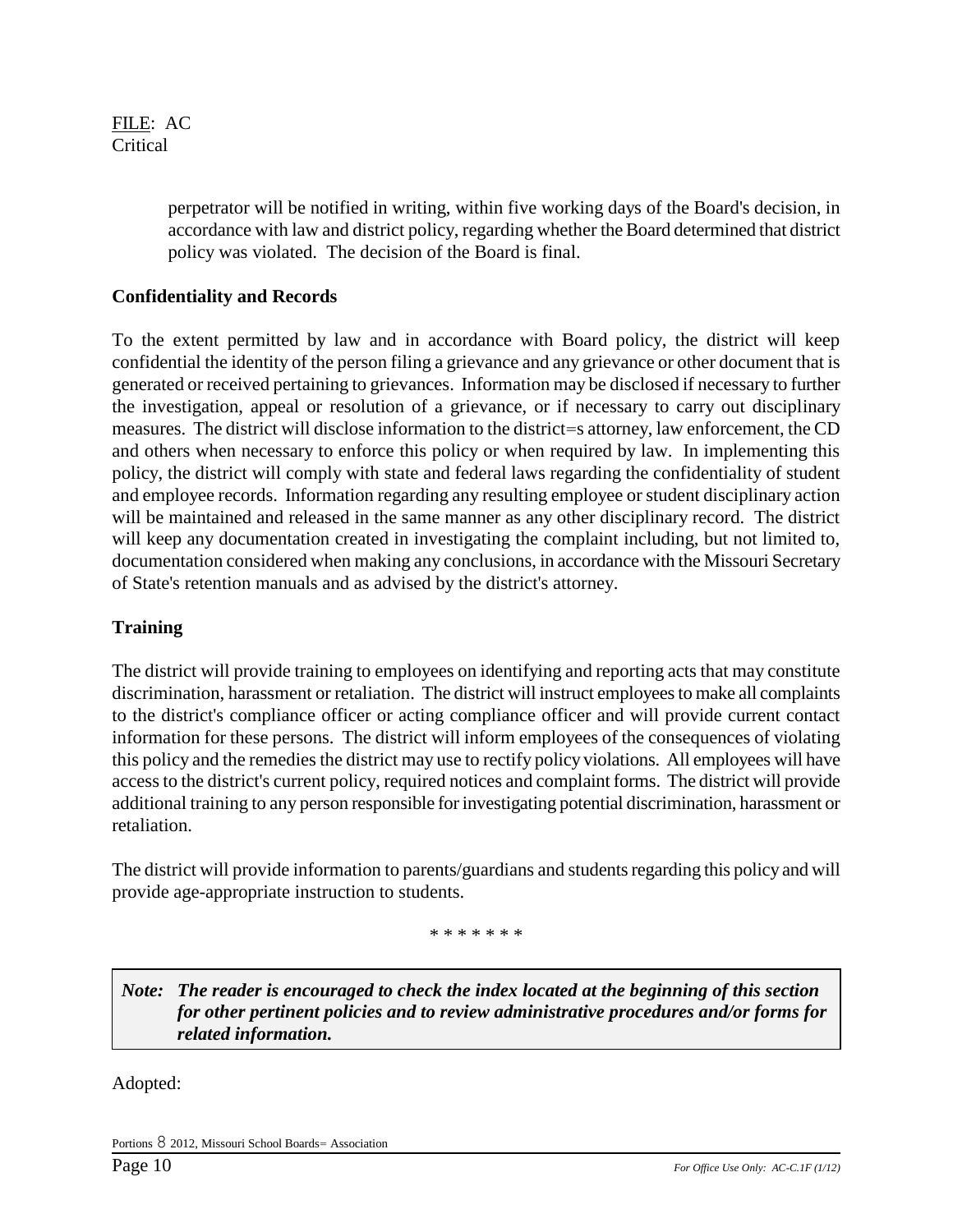Revised:

Cross Refs: ECG, Animals on District Property EHB, Technology Usage GBCB, Staff Conduct GBCC, Staff Cell Phone Use GBH, Staff/Student Relations GBL, Personnel Records GBLB, References GCD, Professional Staff Recruiting and Hiring GCPD, Suspension of Professional Staff Members GCPE, Termination of Professional Staff Members GCPF, Nonrenewal of Professional Staff Members GDC, Support Staff Recruiting and Hiring GDPD, Nonrenewal, Suspension and Termination of Support Staff Members IGBA, Programs for Students with Disabilities IGBCB, Programs for Migrant Students IGBH, Programs for English Language Learners IGD, District-Sponsored Extracurricular Activities and Groups IICC, School Volunteers JFCF, Hazing and Bullying JG, Student Discipline JHCF, Student Allergy Prevention and Response JHG, Reporting and Investigating Child Abuse/Neglect KG, Community Use of District Facilities KK, Visitors to District Property/Events Legal Refs: '' 105.255, 160.261, 162.068, 213.010 - .137, 290.400 - .450, RSMo. Individuals with Disabilities Education Act, 20 U.S.C. '' 1400 - 1417 Title IX of the Education Amendments of 1972, 20 U.S.C. ' 1681 Boy Scouts of America Equal Access Act, 20 U.S.C. ' 7905 Equal Pay Act, 29 U.S.C. ' 206(d) Age Discrimination in Employment Act, 29 U.S.C. '' 621 - 634 The Rehabilitation Act of 1973, Section 504, 29 U.S.C. ' 794 Title VI of the Civil Rights Act of 1964, 42 U.S.C. '' 2000d - 2000d-7 Title VII of the Civil Rights Act of 1964, 42 U.S.C. '' 2000e - 2000e-17 Genetic Information Nondiscrimination Act, 42 U.S.C. '' 2000ff - 2000ff-11 Age Discrimination Act of 1975, 42 U.S.C. '' 6101 - 6107 Americans with Disabilities Act, 42 U.S.C. '' 12101 - 12213 *Davis v. Monroe County Bd. of Educ.,* 526 U.S. 629 (1999) *Faragher v. City of Boca Raton,* 524 U.S. 775 (1998)